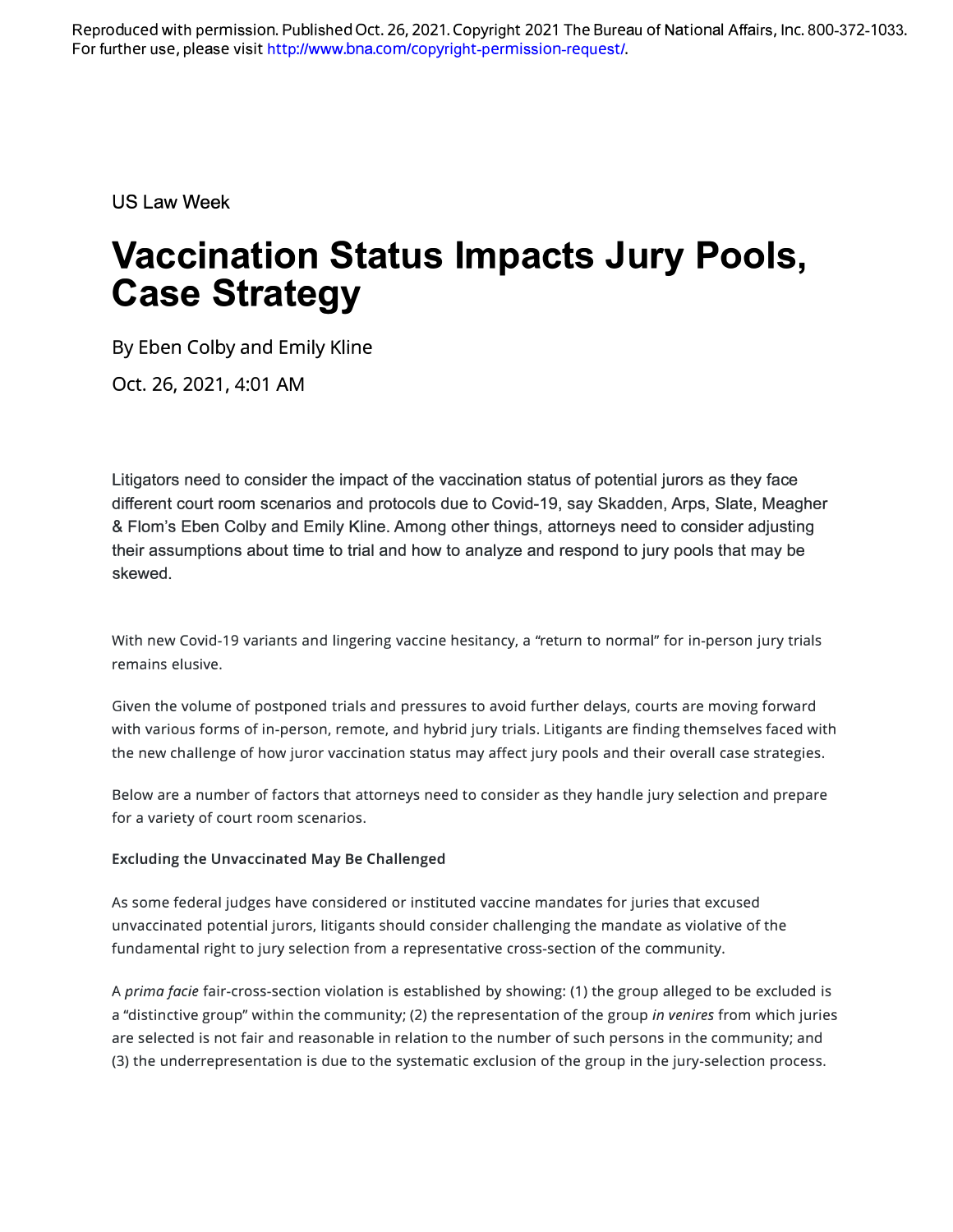For example, in a multidistrict action pending in Ohio, U.S. District Judge Dan Aaron Polster ordered that any juror be vaccinated, citing safety concerns. A substantial portion of the jury pool would have been excused, as data from Ohio's Department of Health showed that only 42.6% of the state's population was fully vaccinated.

The defendants successfully challenged the order, citing demographic data suggesting that excluding unvaccinated individuals would violate the "fair cross section of the community" standard, noting key differences between the statewide vaccinated and unvaccinated populations along gender, racial, age, income, education level, geographic, and political lines.

The defendants further argued that the remaining pool of vaccinated jurors would be highly unlikely to reflect the community as a whole. Polster agreed, granting reconsideration and rescinding his vaccination requirement.

Conversely, in the California fraud trial of Theranos founder Elizabeth Holmes, U.S. District Judge Edward Davila dismissed nine members of the jury pool because they were not vaccinated against Covid-19. Both the prosecution and the defense supported the court's decision.

As courts consider excluding unvaccinated jurors, litigants should assess demographic associations with vaccination status and consider challenging such mandates.

### **Requests for Excusal May Lead to Underrepresetation**

Litigants may also need to consider how jury trial practices in the absence of a vaccine requirement may lead to a wave of requests for excusal that could skew jury selection. For instance, to the extent that unvaccinated people wish to be excused from jury service due to their increased risk, a cross-section of the population may not be represented.

Similarly, vaccinated people (including parents of children too young for a vaccine) may ask to be excused to avoid contracting the virus from unvaccinated jurors. Both of these scenarios potentially raise the same concerns as broad court-imposed vaccine mandates.

#### **Accommodations and Potential Representation Issues**

In order to promote safety and avoid further delays, courts have begun adopting alternative measures, such as masking requirements, attempting to reconfigure courtrooms to allow distancing and remote jury trials.

Although non-jury proceedings widely have been moved to virtual platforms, virtual jury trials may implicate issues of fairness. For instance, it is not clear to what extent courts will accommodate versus excuse jurors without access to necessary home technology.